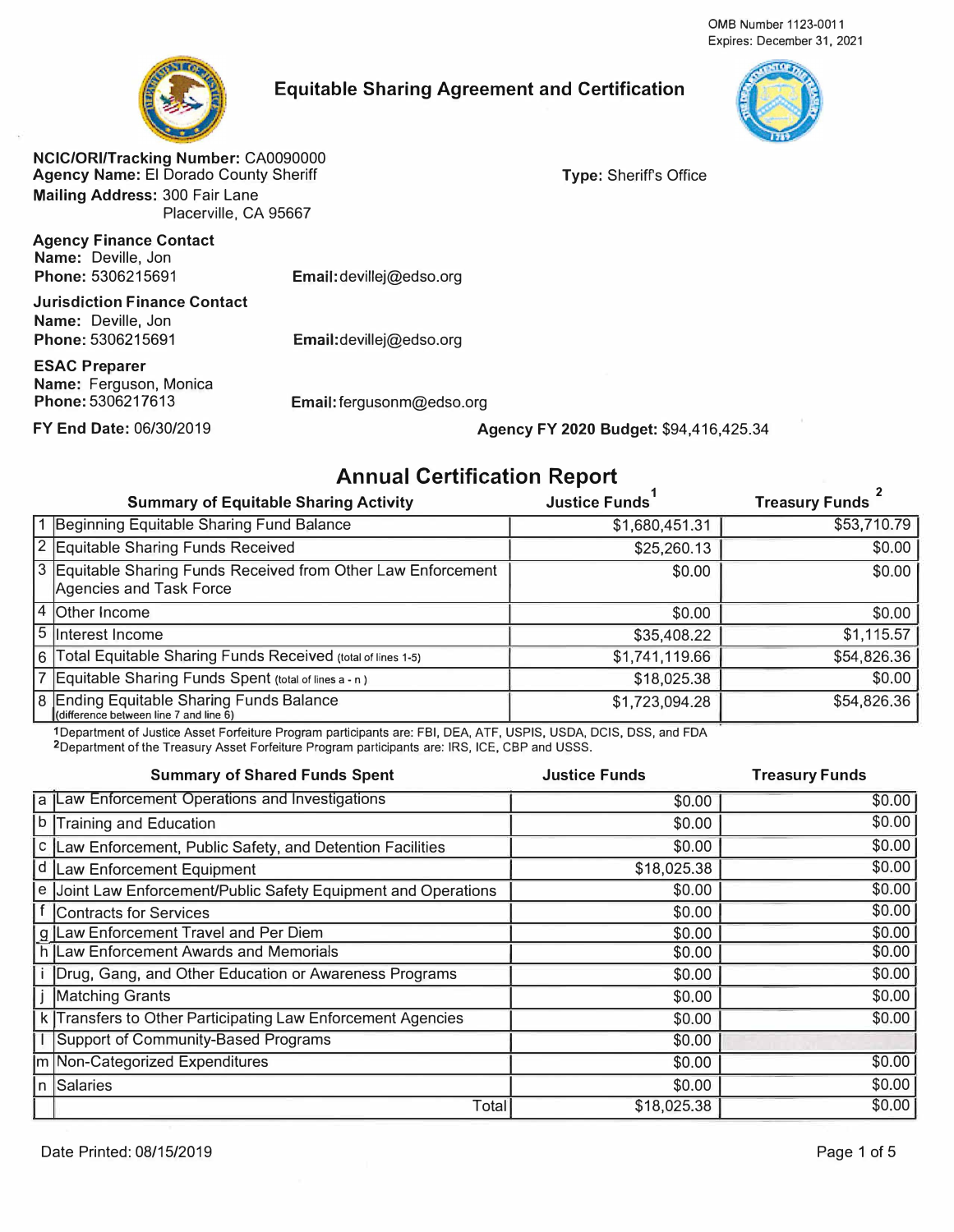#### **Equitable Sharing Funds Received From Other Agencies**

| <b>Transferring Agency Name</b> | <b>Justice Funds</b> | <b>Treasury Funds</b> |
|---------------------------------|----------------------|-----------------------|
|                                 |                      |                       |

#### **Other Income**

| <b>Other Income Type</b> | <b>Justice Funds</b> | <b>Treasury Funds</b> |
|--------------------------|----------------------|-----------------------|
|                          |                      |                       |

#### **Matching Grants**

| <b>Matching Grant Name</b> | <b>Justice Funds</b> | <b>Treasury Funds</b> |
|----------------------------|----------------------|-----------------------|
|                            |                      |                       |

#### **Transfers to Other Participating Law Enforcement Agencies**

| <b>Receiving Agency Name</b> | <b>Justice Funds</b> | <b>Treasury Funds</b> |
|------------------------------|----------------------|-----------------------|
|                              |                      |                       |

#### **Support of Community-Based Programs**

| Recipient | <b>Justice Funds</b> |  |
|-----------|----------------------|--|
|           |                      |  |

#### **Non-Categorized Expenditures**

| <b>Description</b> | <b>Justice Funds</b> | Treasury Funds |
|--------------------|----------------------|----------------|
|                    |                      |                |

#### **Salaries**

| <b>Salary Type</b> | <b>Justice Funds</b> | Treasury Funds |
|--------------------|----------------------|----------------|
|                    |                      |                |

#### **Paperwork Reduction Act Notice**

Under the Paperwork Reduction Act, a person is not required to respond to a collection of information unless it displays a valid 0MB control number. We try to create accurate and easily understood forms that impose the least possible burden on you to complete. The estimated average time to complete this form is 30 minutes. If you have comments regarding the accuracy of this estimate, or suggestions for making this form simpler, please write to the Asset Forfeiture and Money Laundering Section at 1400 New York Avenue, N.W., Washington, DC 20005.

### **Privacy Act Notice**

The Department of Justice is collecting this information for the purpose of reviewing your equitable sharing expenditures. Providing this information is voluntary; however, the information is necessary for your agency to maintain Program compliance. Information collected is covered by Department of Justice System of Records Notice, 71 Fed. Reg. 29170 (May 19, 2006), JMD-022 Department of Justice Consolidated Asset Tracking System (CATS). This information may be disclosed to contractors when necessary to accomplish an agency function, to law enforcement when there is a violation or potential violation of law, or ir accordance with other published routine uses. For a complete list of routine uses, see the System of Records Notice as amended by subsequent publications.

# **Single Audit Information**

**Independent Auditor** 

**Name:** Richard Gonzalez **Company:** Clifton Larson Allen LLP

**Email:** rich.gonzalez@claconnect.com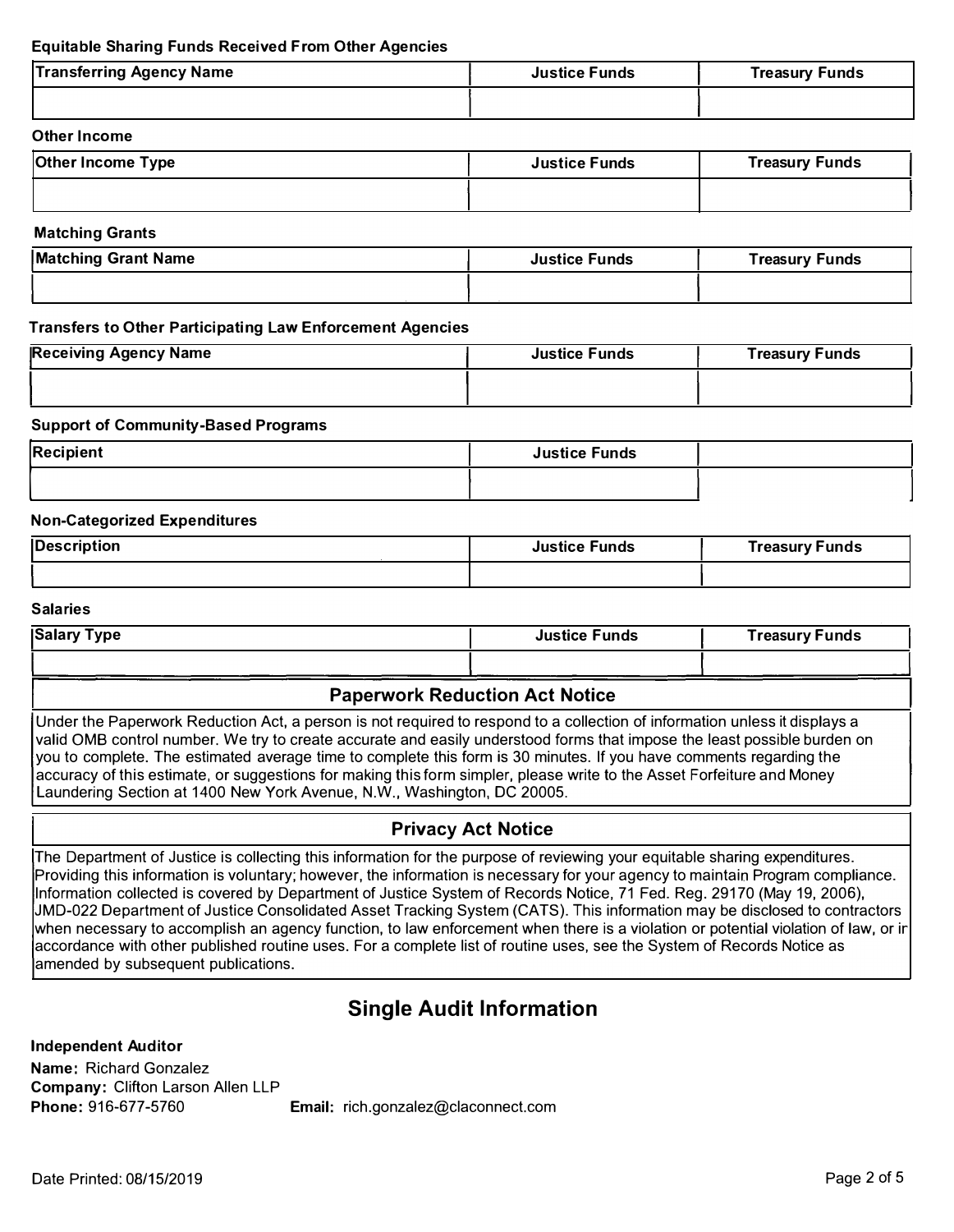**Were equitable sharing expenditures included on your jurisdiction's prior fiscal year's Schedule of Expenditures of Federal Awards (SEFA)?** 



**Prior year Single Audit Number Assigned by Harvester Database:**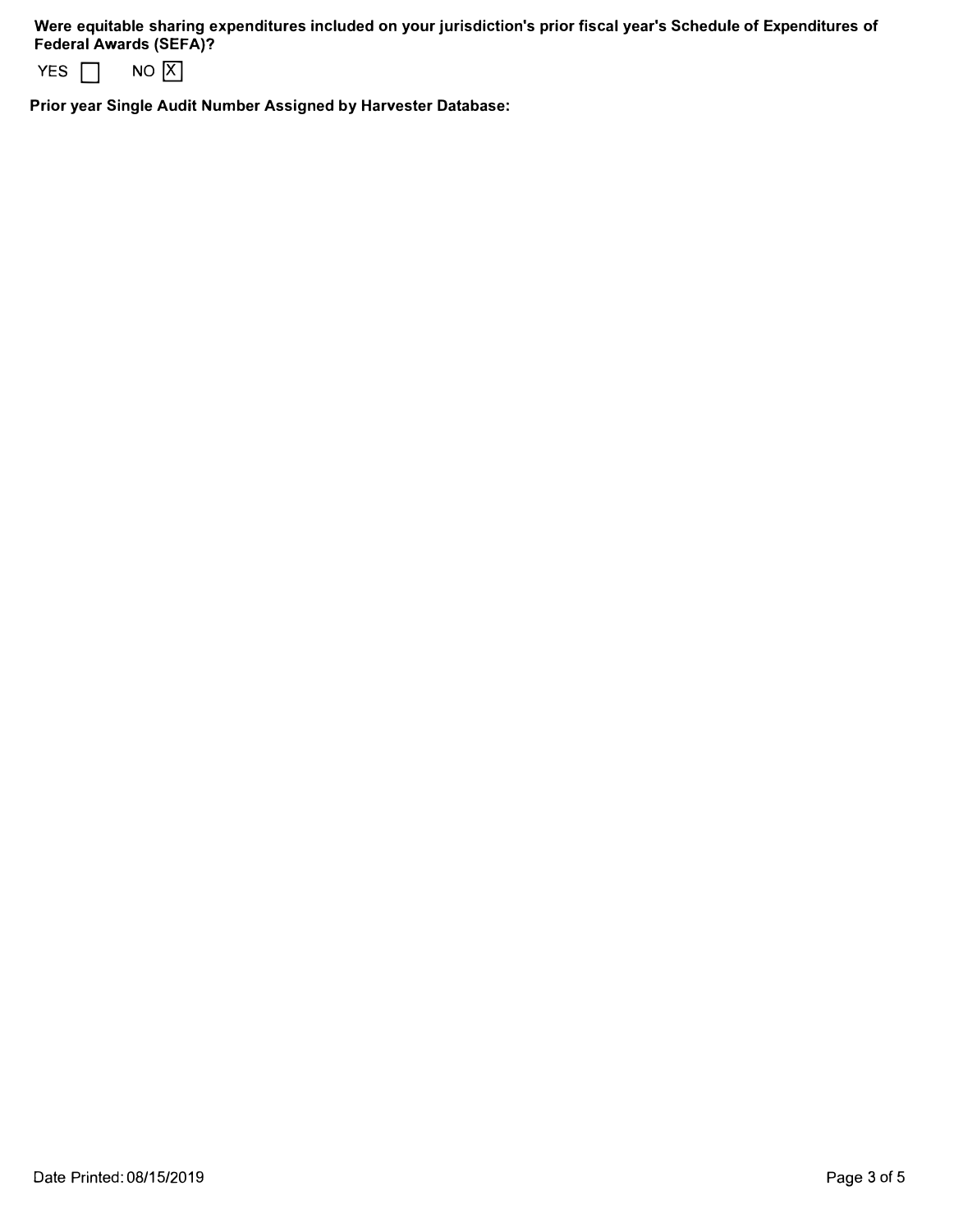# **Affidavit**

Under penalty of perjury, the undersigned officials certify that they have read and understand their obligations under the *Guide to Equitable Sharing for State, Local, and Tribal Law Enforcement Agencies (Guide)* and all subsequent updates, this Equitable Sharing Agreement, and the applicable sections of the Code of Federal Regulations. The undersigned officials certify that the information submitted on the Equitable Sharing Agreement and Certification form (ESAC) is an accurate accounting of funds received and spent by the Agency.

The undersigned certify that the Agency is in compliance with the applicable nondiscrimination requirements of the following laws and their Department of Justice implementing regulations: Title VI of the Civil Rights Act of 1964 (42 U.S.C. § 2000d *et seq.),* Title IX of the Education Amendments of 1972 (20 U.S.C. § 1681 *et seq.),* Section 504 of the Rehabilitation Act of 1973 (29 U.S.C. § 794), and the Age Discrimination Act of 1975 (42 U.S.C. § 6101 *et seq.),* which prohibit discrimination on the basis of race, color, national origin, disability, or age in any federally assisted program or activity, or on the basis of sex in any federally assisted education program or activity. The Agency agrees that it will comply with all federal statutes and regulations permitting federal investigators access to records and any other sources of information as may be necessary to determine compliance with civil rights and other applicable statutes and regulations.

# **Equitable Sharing Agreement**

This Federal Equitable Sharing Agreement, entered into among (1) the Federal Government, (2) the Agency, and (3) the Agency's governing body, sets forth the requirements for participation in the federal Equitable Sharing Program and the restrictions upon the use of federally forfeited funds, property, and any interest earned thereon, which are equitably shared with participating law enforcement agencies. By submitting this form, the Agency agrees that it will be bound by the *Guide* and all subsequent updates, this Equitable Sharing Agreement, and the applicable sections of the Code of Federal Regulations. Submission of the ESAC is a prerequisite to receiving any funds or property through the Equitable Sharing Program.

**1. Submission.** The ESAC must be signed and electronically submitted within 60 days of the end of the Agency's fiscal year. Electronic submission constitutes submission to the Department of Justice and the Department of the Treasury.

**2. Signatories.** The ESAC must be signed by the head of the Agency and the head of the governing body. Examples of Agency heads include police chief, sheriff, director, commissioner, superintendent, administrator, county attorney, district attorney, prosecuting attorney, state attorney, commonwealth attorney, and attorney general. The governing body head is the head of the agency that appropriates funding to the Agency. Examples of governing body heads include city manager, mayor, city council chairperson, county executive, county council chairperson, administrator, commissioner, and governor. The governing body head cannot be an official or employee of the Agency and must be from a separate entity.

**3. Uses.** Shared assets must be used for law enforcement purposes in accordance with the *Guide* and all subsequent updates, this Equitable Sharing Agreement, and the applicable sections of the Code of Federal Regulations.

**4. Transfers.** Before the Agency transfers funds to other state or local law enforcement agencies, it must obtain written approval from the Department of Justice or Department of the Treasury. Transfers of tangible property are not permitted. Agencies that transfer or receive equitable sharing funds must perform sub-recipient monitoring in accordance with the Code of Federal Regulations.

**5. Internal Controls.** The Agency agrees to account separately for federal equitable sharing funds received from the Department of Justice and the Department of the Treasury, funds from state and local forfeitures, joint law enforcement operations funds, and any other sources must not be commingled with federal equitable sharing funds.

The Agency certifies that equitable sharing funds are maintained by the entity that maintains the Agency's appropriated or general funds and agrees that the funds will be subject to the standard accounting requirements and practices employed by the Agency's jurisdiction in accordance with the requirements set forth in the *Guide,* any subsequent updates, and the Code of Federal Regulations, including the requirement to maintain relevant documents and records for five years.

The misuse or misapplication of equitably shared funds or assets or supplantation of existing resources with shared funds or assets is prohibited. The Agency must follow its jurisdiction's procurement policies when expending equitably shared funds. Failure to comply with any provision of the *Guide,* any subsequent updates, and the Code of Federal Regulations may subject the Agency to sanctions.

**6. Single Audit Report and Other Reviews.** Audits shall be conducted as provided by the Single Audit Act Amendments of 1996 and 0MB Uniform Administrative Requirements, Costs Principles, and Audit Requirements for Federal Awards. The Agency must report its equitable sharing expenditures on the Schedule of Expenditures of Federal Awards (SEFA) under Catalog of Federal Domestic Assistance number 16.922 for Department of Justice and 21.016 for Department of the Treasury. The Department of Justice and the Department of the Treasury reserve the right to conduct audits or reviews.